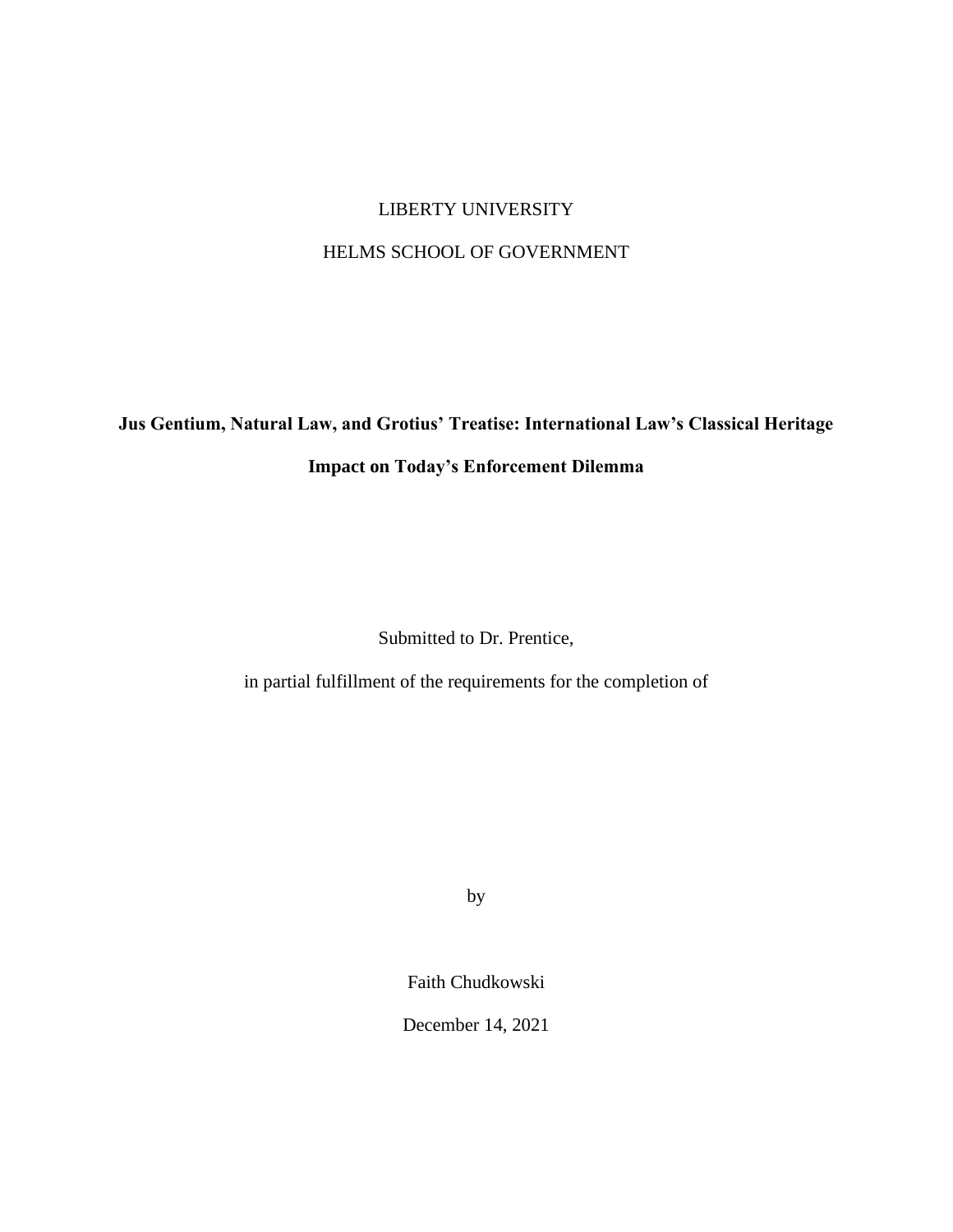## **Abstract**

Although international law only entered the common vernacular in the nineteenth century, international norms have guided intergovernmental action for hundreds of years. Beginning with the ancient laws that guided Greek and Roman interactions with foreigners, progressing to Hugo Grotius' enunciation of international law as a science, and arriving at the enforcement dilemma which now plagues international law—this is a multi-faceted, oft-debated field with a rich history. Ascertained from this study's literature review of its leading theorists, some would argue that international law is a direct threat to national sovereignty and a hinderance to true protection of the citizenry's rights. Others would argue that international law is man's primed path to the future, one in which there is an all-encompassing legal code that guides all action. The former perspective often overlooks the benefit that can be found in international law as a tool if not a moral framework, and the latter approach skewstoo idealistic when national self-interest is weighed into the equation. This study accordingly unpacks international law's ancient roots, juxtaposes the secularism of Grotius with the moral grounding of Aquinas in the realm of natural law, and answers the research question of whether international law is enforceable by showing how it can maximize its potential if state actors were more consistent in their approach and embraced a more pragmatic power stance rather than waiting for globalized bodies like the United Nations or the World Trade Organization to spring into any kind of effective action.

*Keywords:* international law, sovereignty, law of nations, natural law, classical liberalism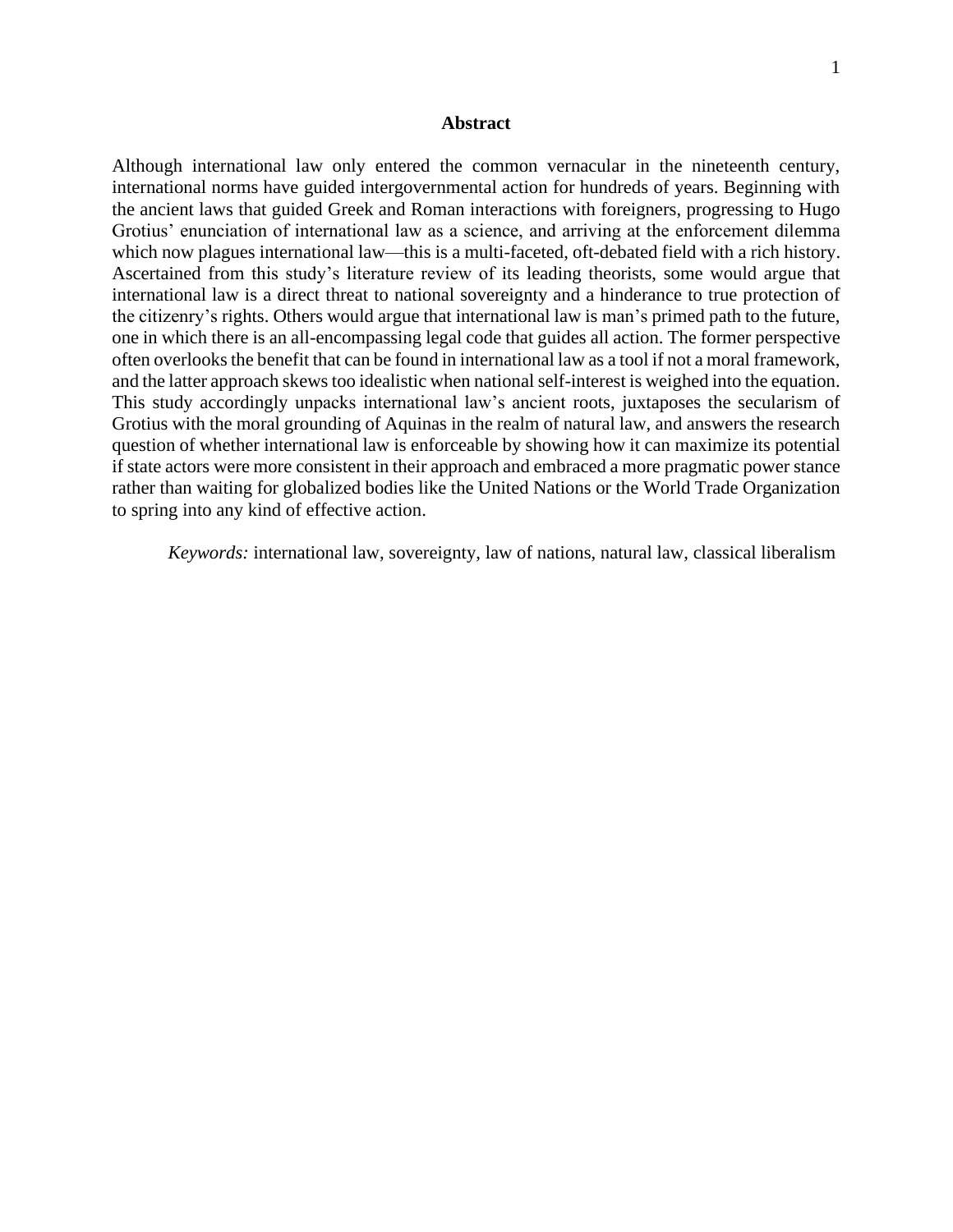## **Jus Gentium, Natural Law, and Grotius' Treatise: International Law's Classical Heritage and Today's Enforcement Dilemma**

Beginning centuries ago with the ancient Greeks and Romans, norms and customs have long influenced societal interactions with foreigners since the beginning of governed community. Though these interactions were not typically government against government, the ancient legal codes enunciated much of how their citizens were supposed to navigate conflict, ownership of their property and treatment of foreigners. Then in the seventeenth century, jurist Hugo Grotius built on this ancient foundation to craft a new discipline—international law. He made it into a science and developed it by separating antiquities convergence of natural law and the law of nations—to Grotius, they were two separate things, thus he inadvertently secularized the field. Finally, the third most recent international law development is today's enforcement dilemma. This encompasses the issue of sovereignty, use of force, ethical action, and globalization. Thus, international law is a field with many disparate opinions. To some individuals, international law is man's best hope at objective justice being administered across the globe; to others, it is the vehicle by which man will reach his highest self by pressing into global community, where there are no borders or distinctions. Both these hopes are idealistic, yet international law still serves a purpose on the world stage because of its grounding in natural law and thus it can be utilized even more than it currently is, to help alleviate the enforcement dilemma.

As for methods used in this study, the research was largely normative as a large variety of respected international law written sources were consulted to ascertain the field's history. Further, the study benefitted from Biblical wisdom which speaks into issues like government's foundation as an institution given by God, the importance of correcting oppression, and God's heart for proper justice. Finally, it was key for this study to expand beyond the thinkers which are classically associated with international law, and to also examine historical figures like Aristotle and Aquinas whose philosophical thought has been used to build out the moral motivations for and potential of international law. Each scholarly source was read thoroughly and carefully examined before being utilized in this study—as a result, no information has been taken out of context or inappropriately used, giving the research a chance to stand on its own.

 To begin, a historical survey of classical civilizations is paramount to understanding international law's credibility. As Greek philosopher Aristotle once wrote, "There really is…a natural justice and injustice that is binding on all men, even on those who have no association or covenant with each other."<sup>1</sup> In a similar vein to the personal responsibility that Aristotle alludes to, the ancient Roman empire established the earliest beginnings of international law with its *jus gentium* code. This touched on treaty making, diplomatic relations, and warfare. In treaty making, the Romans had an early legal expectation that accepted treaties would be adhered to. Diplomatically, they granted certain privileges and immunities to representatives of foreign powers. Finally, though warfare happened somewhat often, there was a general understanding that there ought to be a just cause for it, and in some cases, there were expectations of restrictions on violence.<sup>2</sup> This all impacted international law later on, particularly the Roman belief that *jus gentium* was universal.

<sup>1</sup> Stephen C. Neff, *Justice Among Nations: A History of International Law* (Cambridge, MA: Harvard University Press, 2014), 7

<sup>2</sup> Neff, *Justice Among Nations,* 8.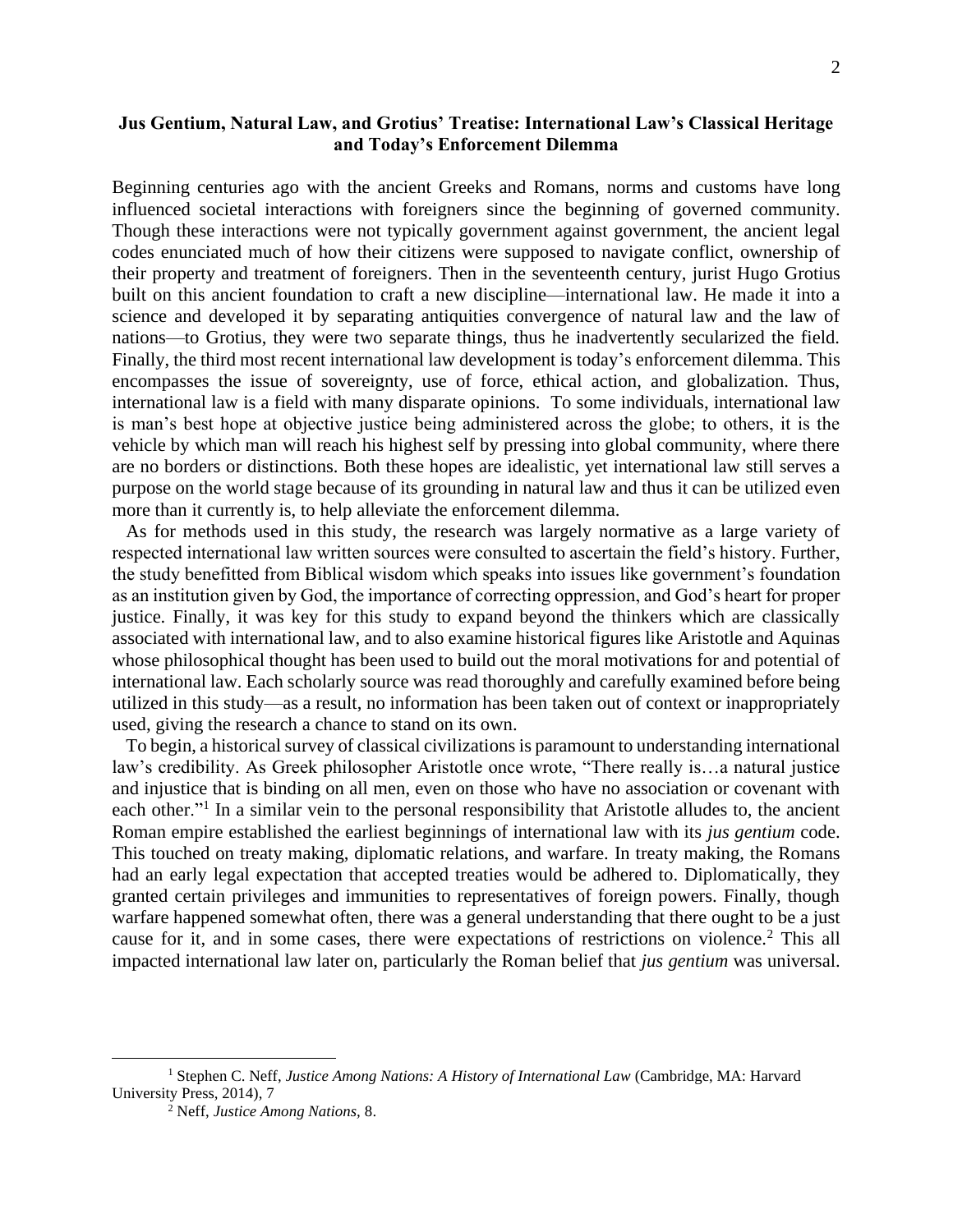However, this legal code was constrained to impacting the interactions of individuals and not of states. It would not gain expansion until the  $14<sup>th</sup>$  and  $15<sup>th</sup>$  centuries.<sup>3</sup>

 Roman citizen and thinker Bartolus of Saxoferatto mused that the law of nations, or *jus gentium*, consisted of two parts—natural reason and the customs of various nations. It is from this dual distinction that Dutch jurist Hugo Grotius built on in the seventeenth century. To Grotius, it was critical to separate reason in accordance with divine will from a universal consensus of all nations—one is absolute and binding, the other is flexible and an increasing impossibility.<sup>4</sup> To Grotius, a globe of state actors would join together not a as result of violence but from a system of laws, customs, and mutual agreements. In his key publication *On the Law of War and Peace,*  Grotius theorized that this system of principles, built on natural law and man's reason, would seamlessly bind all nations together regardless of their cultures, customs, or creeds. But as a historian would note much later, if natural law is largely determined by the world's norms and the reason that the divine has gifted man, it is very dependent on one's worldview; so this scholar writes that when natural law expectations differ, "only religion could provide certainty; where religions differed, unity was impossible…[are we to have] different law of nations for different parts of the globe?<sup>5</sup> Nevertheless, though Grotius theories open up many questions that had previously seemed settled, he is credited as the 'father of the science of international law' because of how he trailblazed forward in humanism and secularism while rejecting the universal empires that had dazzled the ancients."<sup>6</sup>

 Another way that the ancients influenced man's more modern perception of international law as built on natural law in part—is the concept of duties as opposed to mandates or rights. According to Aristotle and Plato, the chief fundamental principle of natural law is one's obligation to give other what they are due, and vice versa: the person owed can compel the debtor to pay-up. In this way, duties are deemed more foundational than rights, particularly in Grotius' rationalism school of thought.<sup>7</sup> This would relate to things like property rights and contractual rights.<sup>8</sup> At the time, Grotius also enunciated a pivotal theory of modern sovereignty. Trying to build beyond the traditional labels of subjective or objective rights, Grotius asserted that the natural right to life is primary and includes self-preservation as well—though man has a duty not to do harm to others anyways. To accomplish this, he believed that "self-preservation and peaceful sociability is best maintained if individuals submit to a third party – the state – to protect their natural rights."<sup>9</sup> This is one of the ways that he modernized the international laws of antiquity from merely governing individuals to defining how states would interact—for, to Grotius, since property was a natural right, it had to be protected and it was the state's role to do so. Political scholar Kochi explains that,

Grotius' account envisages a global set of individual human rights to life and private property sitting alongside the rights of states which are treated as if they are human individuals with rights and duties. Individual and corporate rights to life (self-preservation,

9 Ibid., 268.

<sup>3</sup>Bardo Fassbender and Anne Peters, eds., *The Oxford Handbook of the History of International Law* (Oxford, UK: Oxford University Press, 2012), 74.

<sup>4</sup> Ibid., 946.

<sup>5</sup> Ibid., 951

<sup>6</sup> Ibid., 955

<sup>7</sup> Hugo Grotius, *Hugo Grotius on the Law of War and Peace*, edited by Stephen C. Neff, (Cambridge, MA: Cambridge University Press, 2012), xxvii.

<sup>8</sup> Tarik Kochi, "Conflicting Lineages of International Law: Cicero, Hugo Grotius and Adam Smith on Global Property Relations," *Jurisprudence* 8 no. 2 (2017): 267.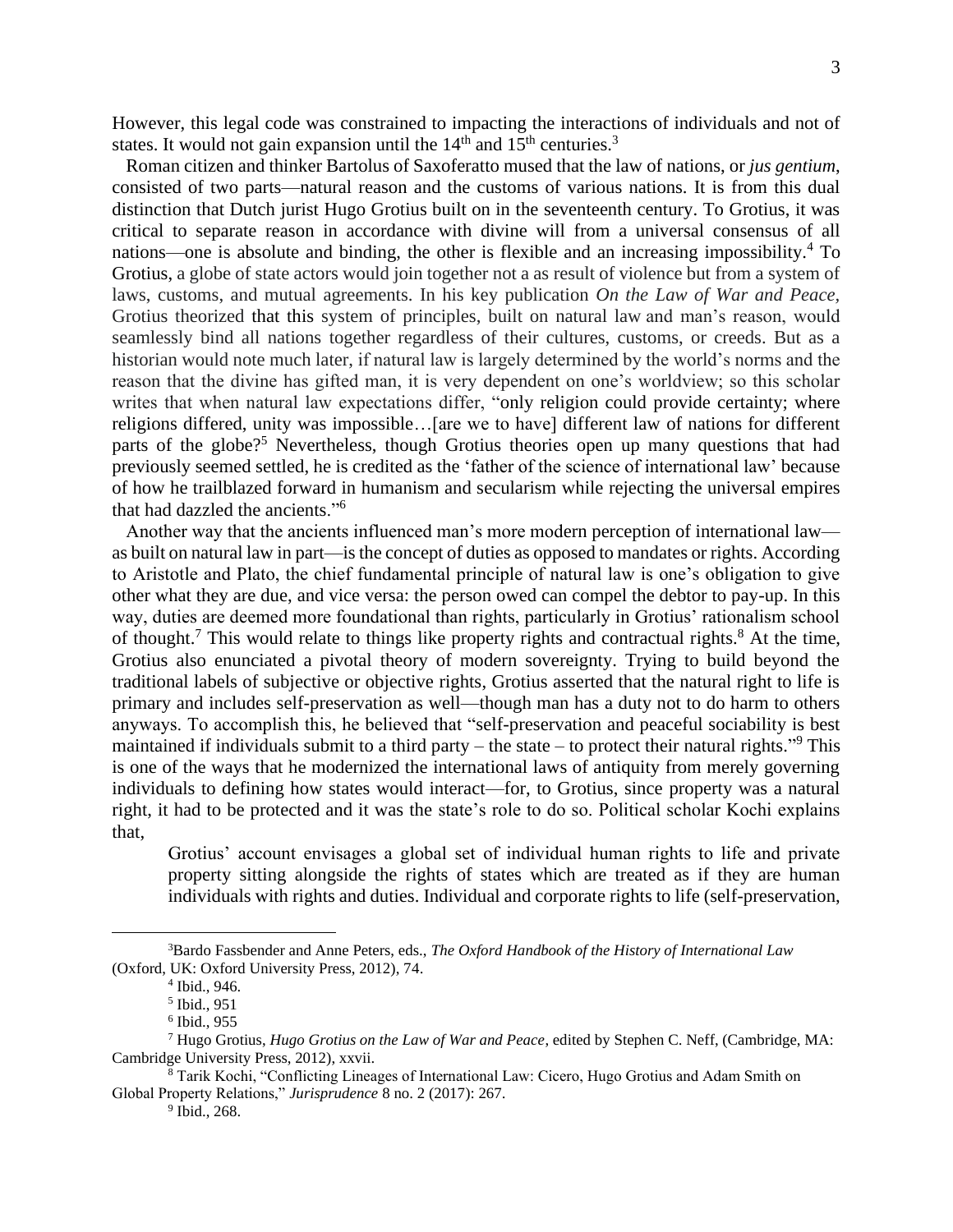sovereignty) and to property, as well as jointly held rights over the commons (oceans), are to be guaranteed by international law, and when infringed are to be defended by force via 'just war.'<sup>10</sup>

And so, Grotius effectively brought states into the international law dialogue by ascribing monitoring responsibilities to the government in an attempt to broaden each citizen's security, rather than his independence—because, to Grotius, government could morally be as tyrannical as the citizens agreed to, with no line or boundary kept in mind.<sup>11</sup>

 Similarly, though with a moral bent rather than a secular one, theologian Thomas Aquinas was similarly inspired by Aristotle to explore the character of the laws of nature. Aristotle did not believe that the gods or religion controlled the world, but instead that the human experience was impacted by natural laws which governed his environment—and that these laws were discernable with human reason.<sup>12</sup> Thomas Aquinas picked up on this idea and asserted that human reason was not only compatible but elevated by Christian faith. Of natural law he said, "the light of reason is placed by nature [and thus by God] in every man to guide him in his acts."<sup>13</sup>And so man is guided by natural law in his daily life. Further, Aquinas believed that government could utilize the bounds of natural law to work towards a common good that would benefit the whole of society—such as the protection of life, preservation of the state, and the promotion of peace. To these ends, Aquinas connected his belief that just war could be pursued if this common good was threatened by outside influence. And so, Grotius and Aquinas converge here, since both men believed that governmental interactions ought to center on the common good and could utilize just war if outside forces threatened those aims—similar to how ancient Roman *jus gentium* allowed for war if there was sufficient cause.

 This brief overview of international law's heritage leads the study to today's enforcement dilemma: whether it can be enforced and if so, why it often is not. As legal scholar Stephen Neff puts it, "Rights without remedies are no rights at all."<sup>14</sup> However, the issue is complicated. International organizations, like the United Nations or the International Criminal Court, which are supposed to enforce the international law norms and customs that have accumulated over time, ask for nations to give up portions of their sovereignty in order to participate in a global legal system. This not only threatens the autonomy of national government, leading to instances where a state might have to go against the needs of its people for a vague international goal, but it also fails to offer any incentive for state actors to participate when they do not directly benefit. However, scholar Jeremy Rabkin notes that this is a modern problem, for the law of nations, as the Founders understood it, simply referred to the "body of background understandings regarding the rights and duties of sovereign states. The new term 'international law' which gained currency in the 19<sup>th</sup> cent. did not imply anything more ambitious."<sup>15</sup> As mentioned previously, each nation was to pursue the common good for its citizens, establish norms for its interactions with foreign bodies, and pursue just war if need arose. But, the emergence of a more globalized world in the past two hundred years has complicated the international law arena and created an expectation of

<sup>10</sup> Ibid., 272.

<sup>11</sup> Grotius, *Hugo Grotius,* xxxiii.

<sup>&</sup>lt;sup>12</sup> "Bria 22 4  $\tilde{C}$  St. Thomas Aquinas Natural Law and the Common Good," Constitutional Rights Foundation, Last modified 2006, [https://www.crf-usa.org/bill-of-rights-in-action/bria-22-4-c-st-thomas-aquinas](https://www.crf-usa.org/bill-of-rights-in-action/bria-22-4-c-st-thomas-aquinas-natural-law-and-the-common-good)[natural-law-and-the-common-good.](https://www.crf-usa.org/bill-of-rights-in-action/bria-22-4-c-st-thomas-aquinas-natural-law-and-the-common-good)

 $13$  Ibid.

<sup>14</sup> Neff, *Justice Among Nations,* 34.

<sup>&</sup>lt;sup>15</sup> Jeremy A. Rabkin, *Law Without Nations? Why Constitutional Government Requires Sovereign States* (Princeton, NJ: Princeton University Press, 2005), 25.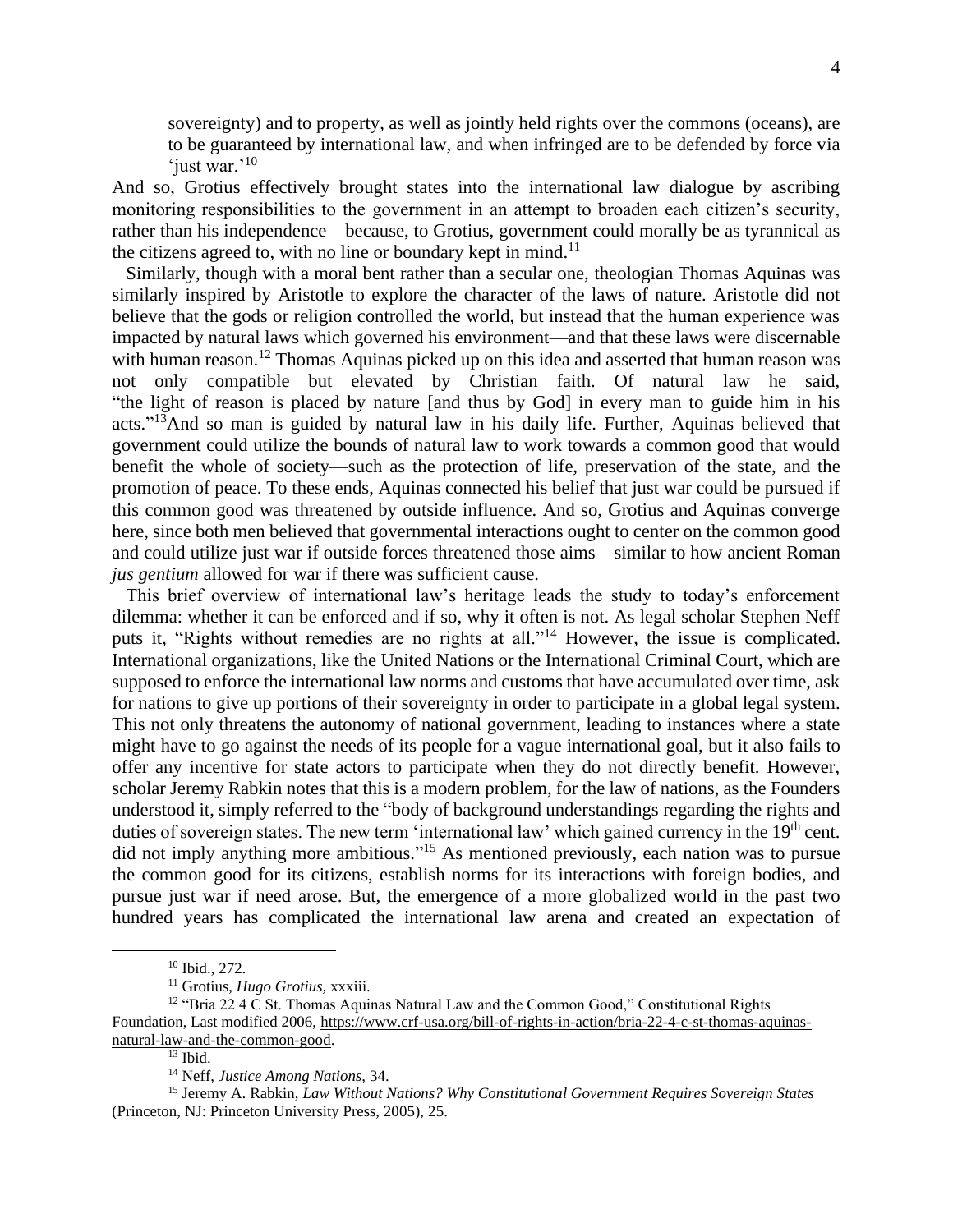sovereignty surrendered to international organizations. Unfortunately, the bodies who seek this added power have not often shown themselves up for the task. The United Nations, who touts its commitment to human rights and world peace, can seemingly at best only administer soft laws built on non-binding norms, and allows the most brutal aggressors against human rights to sit on the Human Right Commission and make decisions about the globe's direction.<sup>16</sup> These kinds of decisions have gradually stripped the UN of its credibility over the years, when it could be a powerful international law tool if utilized wisely, and left the organization crippled to enforce anything with any real force.

 Rather than the UN's reliance on condemnations and powerless statements, a proper view of human nature is that man does not naturally agree with others, and that in a true state of nature where everyone acts as they desire—it would be chaos.<sup>17</sup> As biblical wisdom instructs in Jeremiah 17:9, the human heart is wicked above all things. And so, in our context, enforcement looks less like Woodrow Wilson's idealistic hope in an international league which powerfully maintains peace, and more like individual state actors stepping in when a nation breaks natural law universally-recognized good and evil—since that nation then has a right to be punished, and if the nation's civil laws do not provide otherwise, any actor has the authority to do that duty.<sup>18</sup> As Stephen Neff puts it, "Throughout history, international law has been critically dependent on a general willingness of governments to abide by it. And so, while national law is constantly at work to instill an ethic of obedience…international law is necessarily more dependent on voluntary, uncoerced cooperation by its subjects" or by the actions of the motivated to enforce against wrongdoing.<sup>19</sup> Modern scholars have discerned other paths for enforcement of international law's norms, treaties, and customs.

 These two primary avenues for enforcement are: by authoritative states formed by treaty regimes and by non-government actors.<sup>20</sup> In ideal world, the latter would include things like the UN, the World Trade Organization, et cetera, since these organizations have members who have committed themselves to following the rules that these organizations pass. It would work more often than it does now if there was not such widespread veto power, corruption, and moral bankruptcy. In the past, these bodies have tried economic sanctions, cultural embargos, criminal tribunals, asset freezes, and more.<sup>21</sup> Sometimes they work, but often the acts do not sufficiently harm the state in question, and since the international arena is largely governed by reciprocity and dominance, a state's lack of self-interest in punishment that does not target it harshly means that it will not be inclined to act. According to studies, state actors are shown to act when there is "coincidence of interest, coercion, bilateral repeated prisoner's dilemma, and bilateral coordination," since each of these maximize interest by increasing loss to the nation. As legal scholar Fairi Muhammadin puts it, "the idea of enforcement in any case is to construct the situation in such a way that it is no longer in the state's best interest to break the rules."<sup>22</sup> And so, when governing bodies like the UN claim they will address a human rights abuse, in accordance with their charter, often they are not able or willing to make the penalty appropriately punitive. The other enforcement option is for individual state actors to take action or for the international community at large to enact pressure on the

<sup>16</sup> Ibid., 34.

<sup>&</sup>lt;sup>17</sup> Ibid., 37.

<sup>18</sup> Ibid., 76

<sup>19</sup> Neff, *Justice Among Nations,* 477.

 $20$  Fairi Muhammadin, "Can International Law Be Enforced Towards Its Subjects within the International Legal Order?" *Ius Quia Iustum Law Journal* 2 no. 21 (April 2014): 175. [https://ssrn.com/abstract=3032347.](https://ssrn.com/abstract=3032347)

 $21$  Ibid., 179.

<sup>22</sup> Ibid., 109.